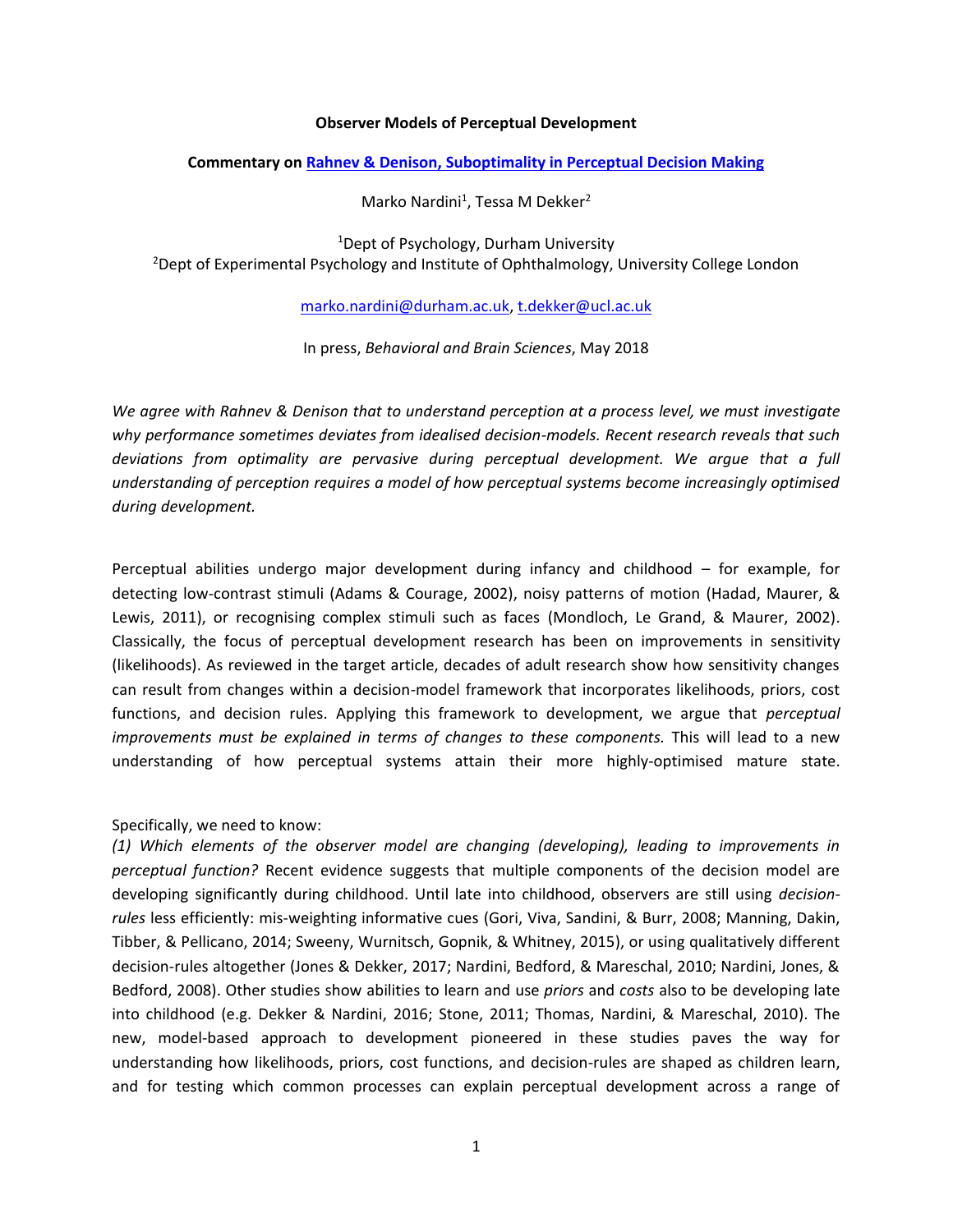different tasks. Studies to date have successfully captured developmental changes in performance by fitting how parameters of specific components of the decision model change with age on single tasks. This usefully sets quantitative bounds on potential changes in these processes, but the data are often compatible with more than one account. For example, in a rewarded reaching task (Dekker & Nardini, 2016), children up to the age of 11 years aim too close to a penalty region to maximise their score, reflecting overconfidence in likelihood of hitting the target, underestimation of cost, or a central pointing prior. An important way forward is therefore to evaluate the fit of developmental models to multiple tasks, and to test their predictions on new tasks.

*(2) How are more efficient and adult-like decision-rules, priors, and cost functions acquired during development?* Beyond characterising the changes in decision-model components underlying perceptual development, the ultimate aim is to understand the mechanisms driving these changes. A major contributing factor is likely to be experience, which shapes the sensitivity of neuronal detectors, determining likelihoods (Blakemore & Van Sluyters, 1975), changes priors (Adams, Graf, & Ernst, 2004), and is needed to learn the potential consequences of actions (cost factors). It is not clear in which circumstances such experience is generalizable (e.g. priors or costs learned during one task applied to another), how experience drives learning of decision-rules, or whether there are sensitive periods like those for sensitivities (likelihoods) in other parts of the decision model (e.g. for learning priors). A useful approach is investigating the neural changes supporting improvements in decision-model components as perception becomes more optimised, such as more precise representation of likelihoods (Van Bergen, Ji Ma, Pratte, & Jehee, 2015) and values (Wu, Delgado, & Maloney, 2011), or more precise computing of weighted averages, perhaps implemented via divisive normalisation (Ohshiro, Angelaki, & DeAngelis, 2011). The power of this approach is demonstrated by recent studies of developmental disorders, in which there are exciting developments in linking components of observer models to specific neural mechanisms (Rosenberg, Patterson, & Angelaki, 2015). For example, in autism, tasks that involve combining new evidence with prior knowledge are disproportionally affected, and this has recently been linked to the overweighting of sensory likelihoods vs priors, possibly due to altered neural operations mediated by noradrenaline and acetylcholine (Lawson, Mathys, & Rees, 2017). In addition, a new, model-based approach to developmental neuroimaging lets us disentangle components of the developing decision model across different neural processing stages. We recently showed that development of cue integration during depth perception was linked to a shift from using depth cues independently to combining them, by neural detectors in sensory cortex (adopting a 'fusion' rule; Dekker et al., 2015). This suggests that the late development of cue integration is driven by a change in how sensory information is combined (sensory decision-rule), rather than improved read-out of the fused estimate during task performance (higher-order decision-rule or cost function). These studies demonstrate how a developmental approach can provide computational-level understanding of the crucial ingredients for building a mature optimised observer.

The end goal of this approach is an observer model incorporating processes of learning and development: a Developing Standard Observer Model. This will provide a more complete understanding of perceptual systems, and a basis for developing intelligent machines that can learn to perceive in novel environments. For example, understanding the structure of experience that scaffolds our ability to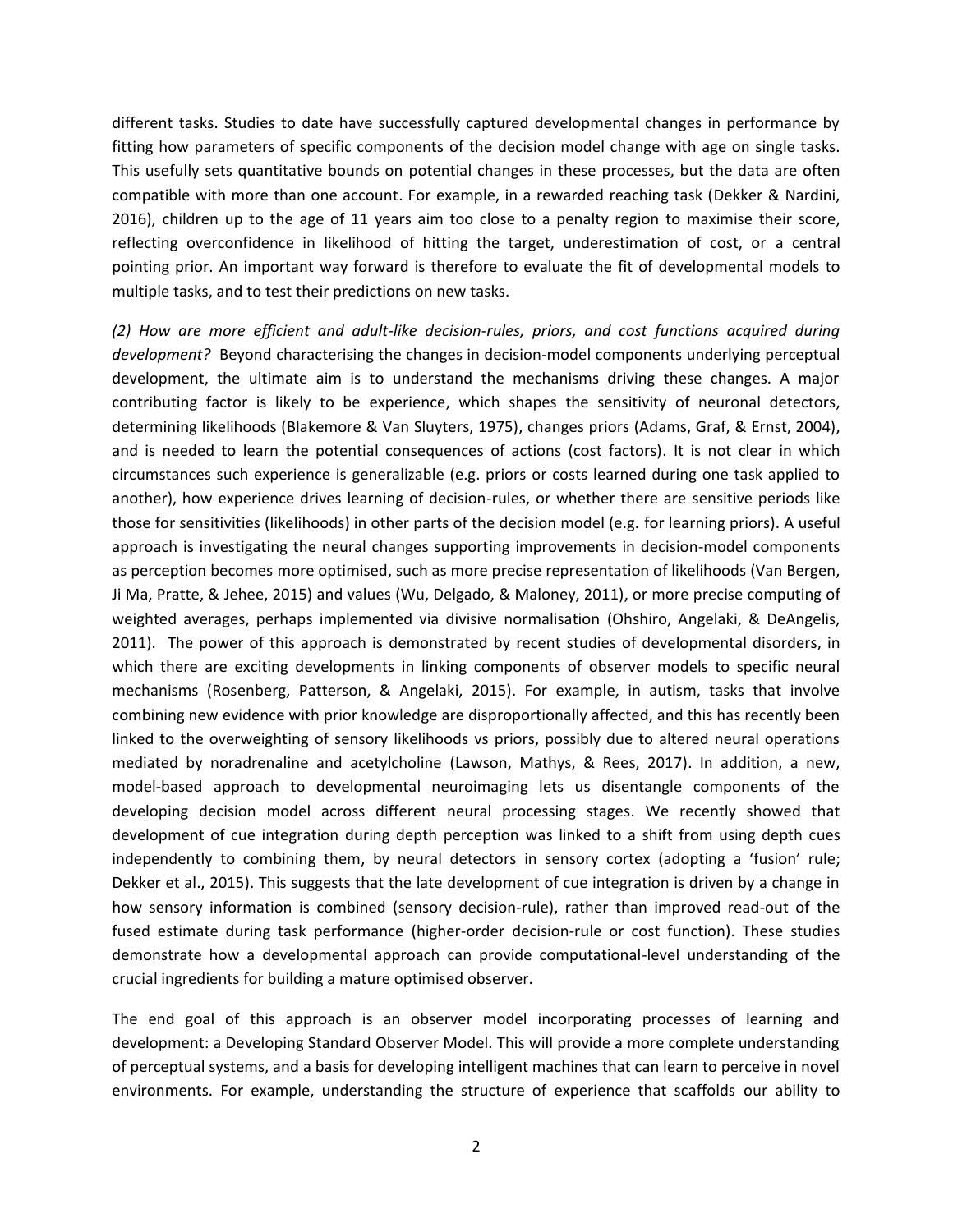transfer previous likelihoods, cost-functions, and decision-rules from one task to another can inform the development of more flexible AI agents (Wang et al., 2017). Similarly, significant improvements in robotic grasp performance have been gained from incorporating developmental stages such as motor babbling and gradual improvements in visual acuity into the training regime (Cangelosi, Schlesinger, & Smith, 2015). In addition, understanding which developmental changes in the decision-model (e.g. sensitivity vs decision-rule) drive perceptual improvements at different ages will provide a crucial basis for better training of perception and action in patients with sensory loss.

## **References**

- Adams, R. J., & Courage, M. L. (2002). Using a single test to measure human contrast sensitivity from early childhood to maturity. *Vision Research*, *42*(9), 1205–1210. https://doi.org/10.1016/S0042- 6989(02)00038-X
- Adams, W. J., Graf, E. W., & Ernst, M. O. (2004). Experience can change the "light-from-above" prior. *Nature Neuroscience*. https://doi.org/10.1038/nn1312
- Blakemore, C., & Van Sluyters, R. C. (1975). Innate and environmental factors in the development of the kitten's visual cortex. *The Journal of Physiology*, *248*(3), 663–716. https://doi.org/10.1113/jphysiol.1975.sp010995
- Cangelosi, A., Schlesinger, M., & Smith, L. B. (2015). *Developmental robotics: From babies to robots*. MIT Press.
- Dekker, T. M., & Nardini, M. (2016). Risky visuomotor choices during rapid reaching in childhood. *Developmental Science*, *19*(3), 427–439. https://doi.org/10.1111/desc.12322
- Ernst, M. O. (2008). Multisensory Integration: A Late Bloomer. *Current Biology*. https://doi.org/10.1016/j.cub.2008.05.002
- Gori, M., Viva, M. Del, Sandini, G., & Burr, D. C. (2008). Young children do not integrate visual and haptic information. *Current Biology*. https://doi.org/10.1016/j.cub.2008.04.036
- Hadad, B. S., Maurer, D., & Lewis, T. L. (2011). Long trajectory for the development of sensitivity to global and biological motion. *Developmental Science*. https://doi.org/10.1111/j.1467- 7687.2011.01078.x
- Jones, P. R., & Dekker, T. M. (2017). The development of perceptual averaging: learning what to do, not just how to do it. *Developmental Science*, e12584. https://doi.org/10.1111/desc.12584
- Lawson, R. P., Mathys, C., & Rees, G. (2017). Adults with autism overestimate the volatility of the sensory environment. *Nature Neuroscience*, *20*(9), 1293–1299. https://doi.org/10.1038/nn.4615
- Manning, C., Dakin, S. C., Tibber, M. S., & Pellicano, E. (2014). Averaging, not internal noise, limits the development of coherent motion processing. *Developmental Cognitive Neuroscience*. https://doi.org/10.1016/j.dcn.2014.07.004

Mondloch, C. J., Le Grand, R., & Maurer, D. (2002). Configurai face processing develops more slowly than